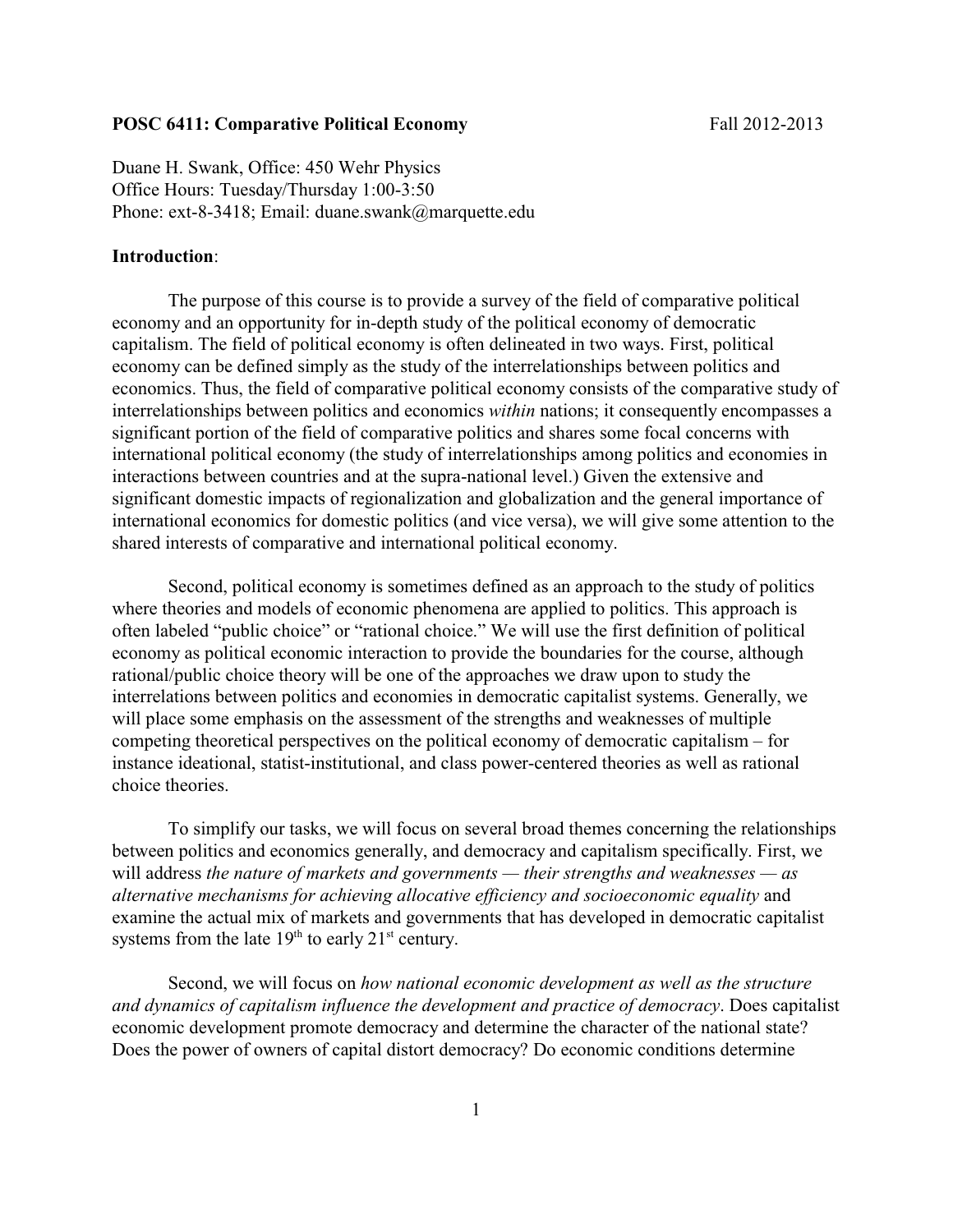electoral and other political outcomes? Next, we will reverse the causal arrow and examine *how democratic politics shape the structure of capitalism, economic performance, and economic policy*. How do features of democracy shape the evolution of capitalism? Does democracy support or hinder economic growth? How do particular democratic institutions and political processes influence economic policies and performance?

Finally, with the preceding material as background, we will focus on *the interactions of capitalism and democracy in the postindustrial age*. We will first examine the rise of neoliberalism – or pro-market ideas – in the wake of the global energy shocks, the stagflation of the 1970s and early 1980s, and the intensification of postindustrial pressures on the advanced capitalist democracies. In turn, we will explore whether the globalization of market relations has seriously diminished state autonomy and whether particular varieties of capitalism have fared better in the face of postindustrialization and, if so, why. We will conclude with a discussion of the recent global financial and fiscal crises.

#### **Course Requirements and Grading**:

Seminar participants are expected to attend each seminar meeting and to be prepared to discuss the required readings assigned for that session. Informed **class participation will constitute 10 % of the final grade**. Participants are also required to select one of the course's topics/weeks for specialized study. (The first two full sessions – Week 1 "Introduction" and Week 2 "Markets and States" – and Weeks 8 and 15 "prospectus/final paper presentations" are excluded.) For those topics chosen, students will prepare a critical review essay on required readings as well as recommended readings. In addition to the written essays, students are also expected to play a large role in class discussion and provide a formal in-class presentation (review and critique) of the recommended reading. The **critical review assignment is worth 30 % of the final grade**. The final class assignment is to complete **a seminar-quality paper** on any topic in the field of comparative political economy. A prospectus of this paper, including a preliminary bibliography, is due by October 16 (and is worth 10 % of the final grade). On the  $16<sup>th</sup>$ , each seminar participant will present their prospectus to the seminar. The final paper – at least prelinary results/conclusions will be presented in seminar on December 4, and the **final paper is due December 11 and is worth 50 % of the final grade**. In sum:

| <b>Seminar Participation</b> | 10% Critical Review Essay | $30\%$ |
|------------------------------|---------------------------|--------|
| Seminar Prospectus           | Final Paper               | 50%    |

### **Readings**:

For each topic, readings are grouped into three sections -- required, recommended, and suggested. Seminar participants should complete all required readings by class and, ideally, the recommended reading as well. Suggested readings offer future opportunities for exploration of a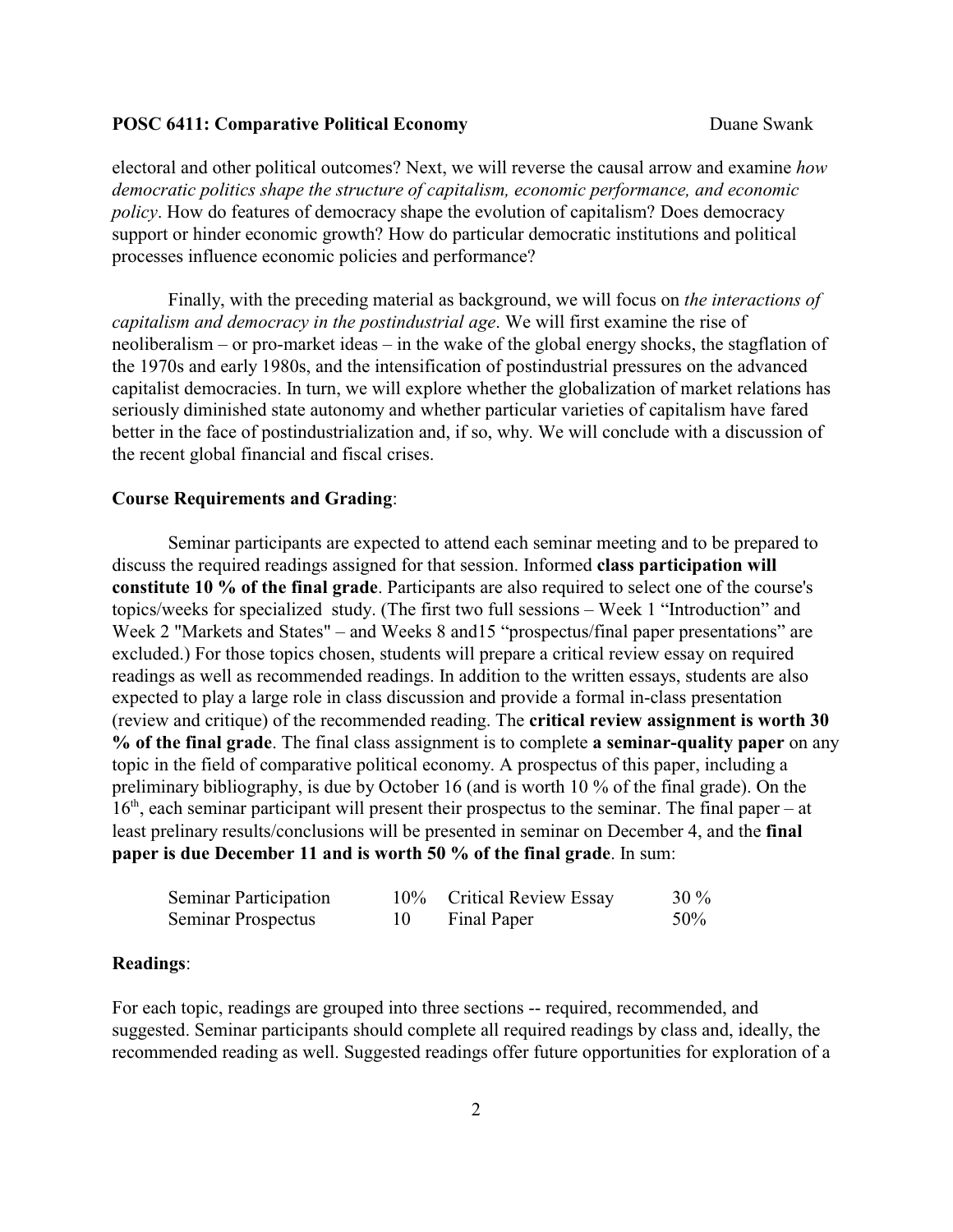topic and typically include a few classic works, recent seminal articles or books, and/or particularly useful survey articles with extensive bibliography. Most required reading is in the seven required books; some required and most recommended readings are available either through electronic issues of journals (accessed by MARQCAT), electronic reserve on the D2L site for the seminar or, in a limited number of cases, as hard copy at Library Reserve in Raynor Library. (I denote the mode of access below after the individual reading unless it is in a required book.)

### **Required Books (all at the Bookmarq or Amazon)**

John Cassidy, *How Markets Fail: The Logic of Economic Calamities*. New York: Picador, 2010. ISBN 978-0-312-43004-7.

Alexander Hicks, *Social Democracy and Welfare Capitalism: A Century of Income Security Policies*. Ithaca: Cornell University Press, 1999. ISBN 0-8014-8556-8.

William Keech, *Economic Politics: The Costs of Democracy*. New York: Cambridge University Press, 1995. ISBN: 0-521-46768-3.

Cathie Jo Martin and Duane Swank, *The Political Construction of Business Interests: Coordination, Growth. And Equality*. New York: Cambridge University Press, 2012. ISBN 978- 1-107-60364-6.

Layna Mosley, *Global Capital and National Governments*. New York: Cambridge University Press, 2003. ISBN 0-521-53162-9.

Mancur Olson. *The Rise and Decline of Nations*. Yale University Press, 1984. ISBN: 978- 0300030792.

Jonas Pontusson, *Inequality and Prosperity: Social Europe vs. Liberal America*. Ithaca, NY: Cornell University Press, 2005. ISBN 0-8014-8970-9.

#### **Suggested**:

The course does not require any specific background in economics; indeed, readings and supplemental handouts provide background on topics such as macroeconomic theories and so forth. It may still be a good idea, however, to occasionally review some basics. I recommend Frederick Weaver, *Economic Literacy*, 2<sup>nd</sup> or 3<sup>rd</sup> Edition. (Rowman and Littlefield, 2007/2011); this book can be purchased on Amazon and will be on reserve at the library.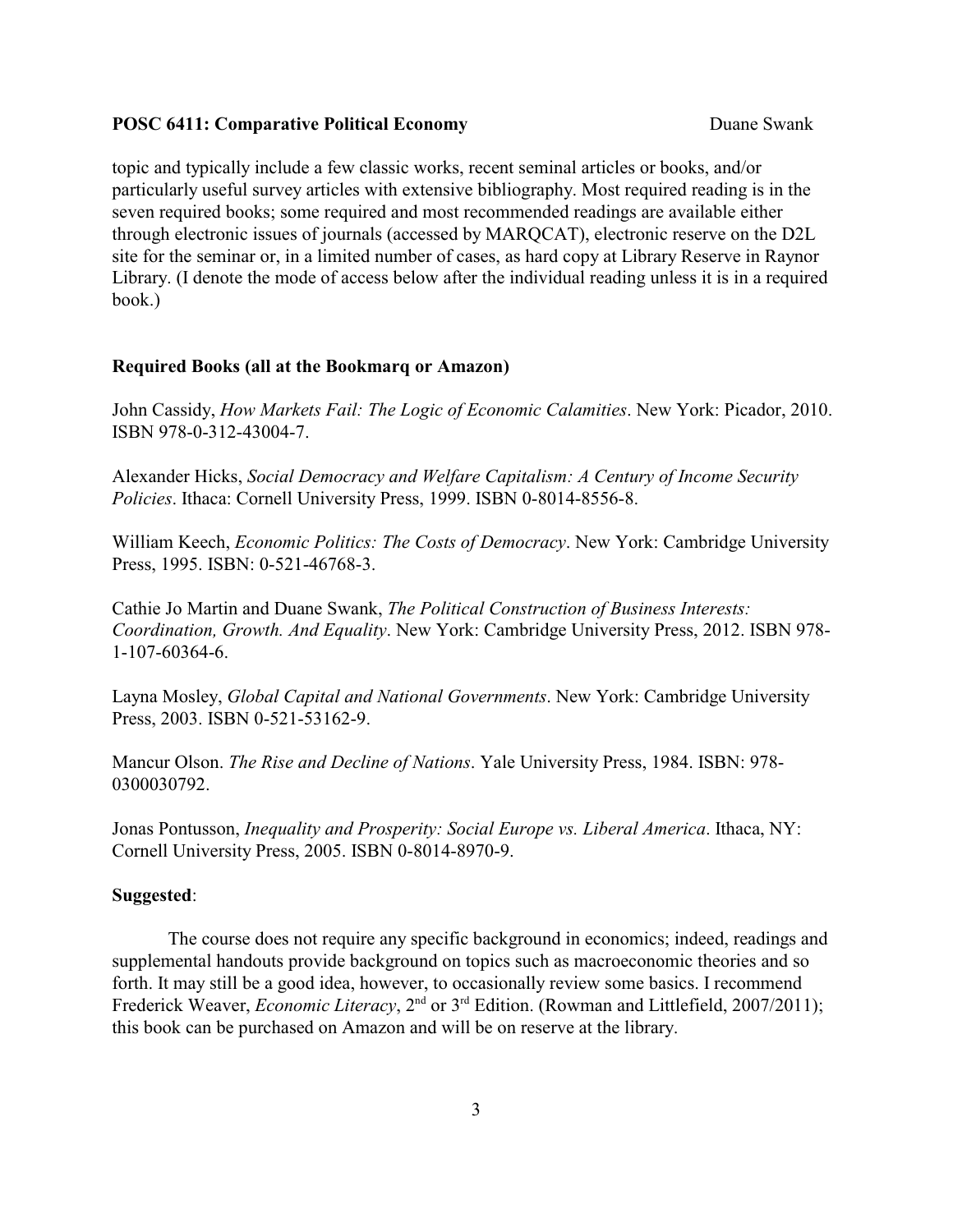## **Schedule: Overview**

# **Part I. Introduction to Comparative Political Economy**

| Week 1 (Aug. 28).  | <b>Introductory Session</b>                      |
|--------------------|--------------------------------------------------|
| Week $2$ (Sept 4). | How Much Market and How Much State in Democratic |
|                    | Capitalism?                                      |

# **Part II: How Capitalism Shapes Democracy**: **Foundations**

| Week $3$ (Sept 11).  | Does Economic Development Cause Democracy?                    |
|----------------------|---------------------------------------------------------------|
| Week $4$ (Sept 18).  | Capitalist Economic Development, Politics, and the Democratic |
|                      | <b>Welfare State</b>                                          |
| Week $5$ (Sept. 25). | The Structural Power of Capital: A Privileged Position for    |
|                      | Business?                                                     |
| Week $6$ (Oct 2).    | Economic Performance and Political Behavior: Do Economics     |
|                      | Determine Elections and Government Popularity?                |

# **Part III: How Democracy Shapes Capitalism: Foundations**

| Week 7 (Oct 9).    | Political Institutions and the Diverse Paths of Capitalist     |
|--------------------|----------------------------------------------------------------|
|                    | Development                                                    |
| Week $8$ (Oct 16). | <b>Paper Prospectus Due/Presentations</b>                      |
| Week 9 (Oct 23).   | The Impact of Democracy on the Economic Performance I: Does    |
|                    | Democracy Subvert or Foster Economic Growth?                   |
| Week 10 (Oct. 30). | The Impact of Democracy on the Economic Performance II:        |
|                    | Political Business Cycles and Other Consequences of Democratic |
|                    | Politics and Institutions.                                     |

# **Part IV**: **Contemporary Interactions between Capitalism and Democracy**

| Week 11 (Nov 6).   | Ideas and Postindustrial Change: The Rise of Neoliberalism         |
|--------------------|--------------------------------------------------------------------|
| Week 12 (Nov 13).  | Global Markets and National Autonomy: The Structural Power         |
|                    | Thesis Revisited.                                                  |
| Week 13 (Nov 20):  | Adapting to Postindustrial Pressures I: Performance in Social      |
|                    | Market and Liberal Market Economies                                |
| Week 14 (Nov. 27). | Adapting to Postindustrial Pressures II: The Role of Employers and |
|                    | Corporatist Institutions                                           |
| Week 15 (Dec 4).   | Reflections on the Current Crises (and Presentations of Research   |
|                    | Paper Results).                                                    |

# **Detailed Schedule and Reading Assignments:**

# **Part I. Introduction to Modern Political Economy**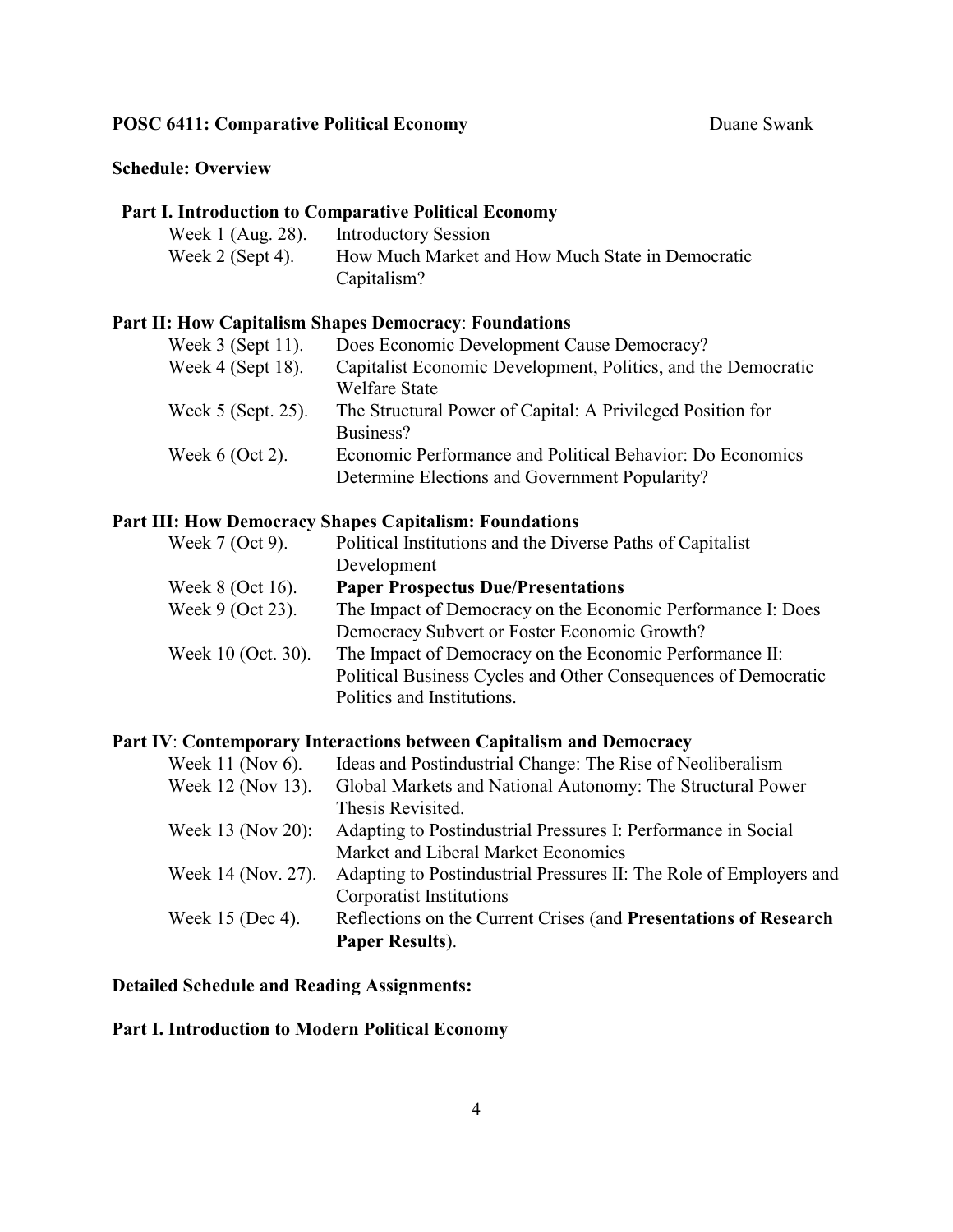Week 1 (Aug. 29). Introductory Session:

- syllabus distribution, course overview, and introductions of seminar participants

- begin next week's readings

Suggested: For excellent introductions to the central questions the field, see these informative, recent surveys.

Mark Blyth, "An Approach to Comparative Analysis or a Subfield within a Subfield? Political Economy" in Mark Lichbach and Alan Zuckerman, eds., Comparative Politics: Rationality, Culture, and Structure (New York: Cambridge University Press, 2009).

Barry Weingast and Donald Whittman, eds., The Oxford Handbook of Political Economy (especially Parts I, VII-X). New York: Oxford University Press, 2006.

Week 2 (September 4): How Much Market and How Much State in Democratic Capitalism

Note: Cassidy's book is an accessible, excellent treatment of core theories supporting reliance on free markets and – with more emphasis by the author – the theories of market failure and problems of modern capitalism that justify government intervention. Tanzi documents the empirical record of the expansive state in market-oriented economies over the last 130 years. Cameron's piece is a modern classic of comparative political economy that introduces some central theories about the growth of government in democratic capitalist political economies, theories that we will reexamine in future weeks.

### Required:

Introduction, Chs. 1-4, and Chs. 9-14 in Cassidy, *Why Markets Fail*

Recommended:

Chapter 1 in Vito Tanzi, *Government versus Markets*. New York: Cambridge University Press, 2011. (Hard copy reserve.)

David Cameron (1978) "The Expansion of the Public Economy: A Comparative Analysis." *American Political Science Review* 72 (December): 1243-61. (Electronic journal)

#### Suggested:

Classic statements of strengths and weaknesses of (and trade-offs between) markets and governments/politics are: Charles Lindblom, *Politics and Markets: The Worlds Political-Economic Systems.* New York: Basic Books, 1977; Arthur Okun, *Equality versus Efficiency: The Big Tradeoff*. Washington, DC: Brookings, 1977.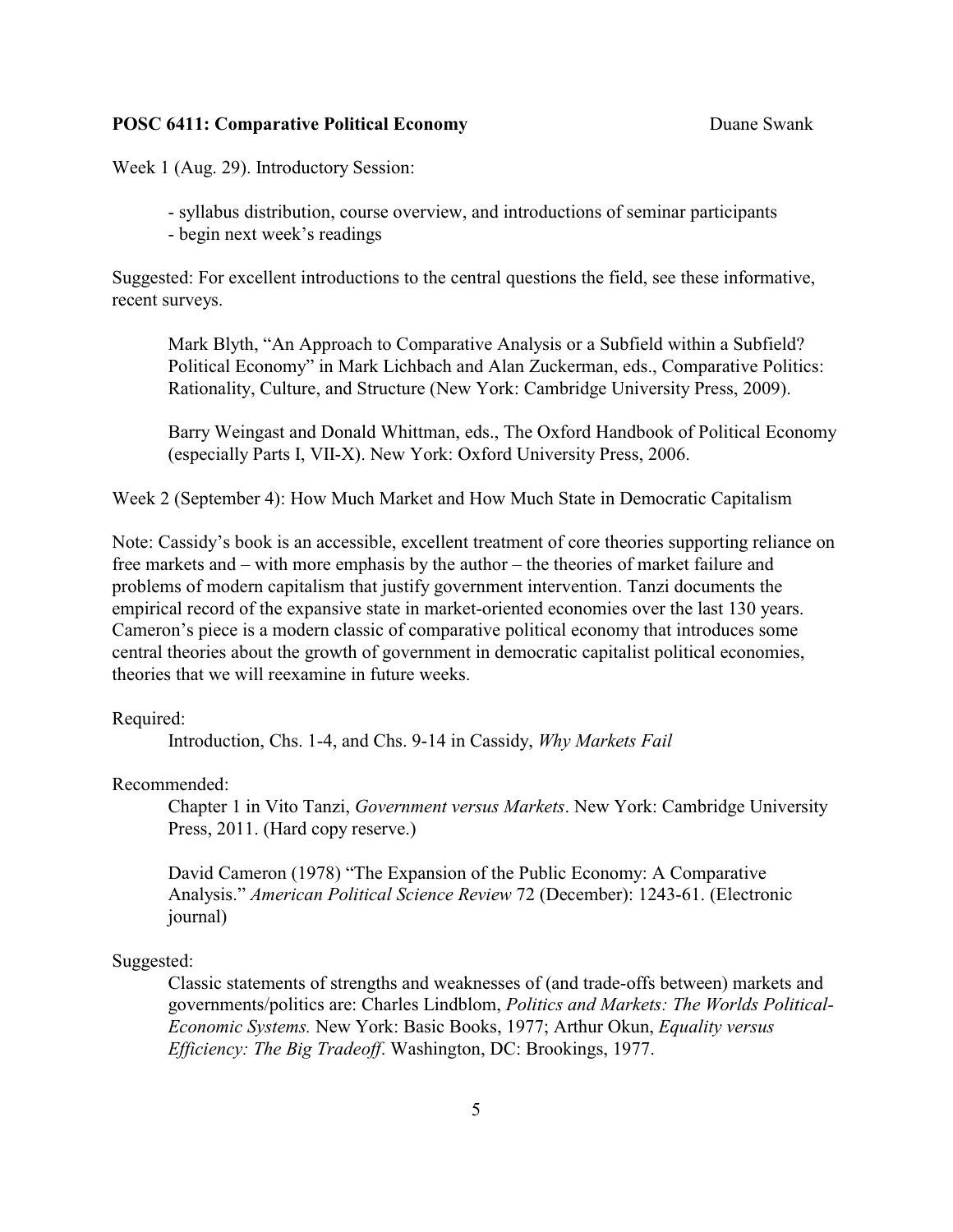A magisterial survey of the economics-dominated, rational choice approach to these questions is: Dennis Mueller, *Public Choice III*. New York: Cambridge University Press, 2003, especially Part I. Also see the remainder of Tanzi, *Government versus Markets*.

#### **Part II: How Capitalism Shapes Democracy**: **Foundations**

Week 3 (Sept 11). Does Economic Development Cause Democracy?

Note: Other than Duverger's Law on the relationship between electoral rules and party systems, there is no better-established relationship in political science than the statistical correlation between the level of economic development and democracy. Yet, the question of causality and just exactly how development is linked to democratization remains one of the most debated issues in the discipline. After reading the classic statement of Lipset (and we will review the alternative thesis of Moore in class), Huber *et al* and Boix offer seminal sophisticated extensions/modifications of the development and democracy linkage; Prezworski and Limongi offer an insightful and influential alternative interpretation of the nature of the linkage as well.

#### Required:

"Some Social Requisites of Democracy: Economic Development and Political Legitimacy" *American Political Science Review* (Vol. 53 March, 1959, pp. 69-105). (electronic journal) Also published as Ch. 2 of Lipset's *Political Man*.

Evelyne Huber, Dietrich Rueschemeyer, and John D. Stephens, "The Impact of Economic Development on Democracy." *The Journal of Economic Perspectives* Vol 7 (No. 3, Summer), 1993, pp. 71-86. (Electronic journal)

Carles Boix, "Introduction" and Chapter 3, "Historical Evidence," in *Democracy and Redistribution* New York: Cambridge University Press, 2003.\* (hard copy reserve)

### Recommended:

Adam Przeworski and Fernando Limongi. 1997. "Modernization: Theories and Facts." *World Politics* (January, 1997): 155-83.\* (electronic journal)

# Suggested (For further reading and exploration in classics and recent seminal work): Barrington Moore, *The Social Origins of Dictatorship and Democracy* (Boston: Beacon Press, 1966).

Ruth Berins Collier, *Paths Toward Democracy: The Working Class and Elites in Western Europe and Latin America*. New York: Cambridge University Press, 1999.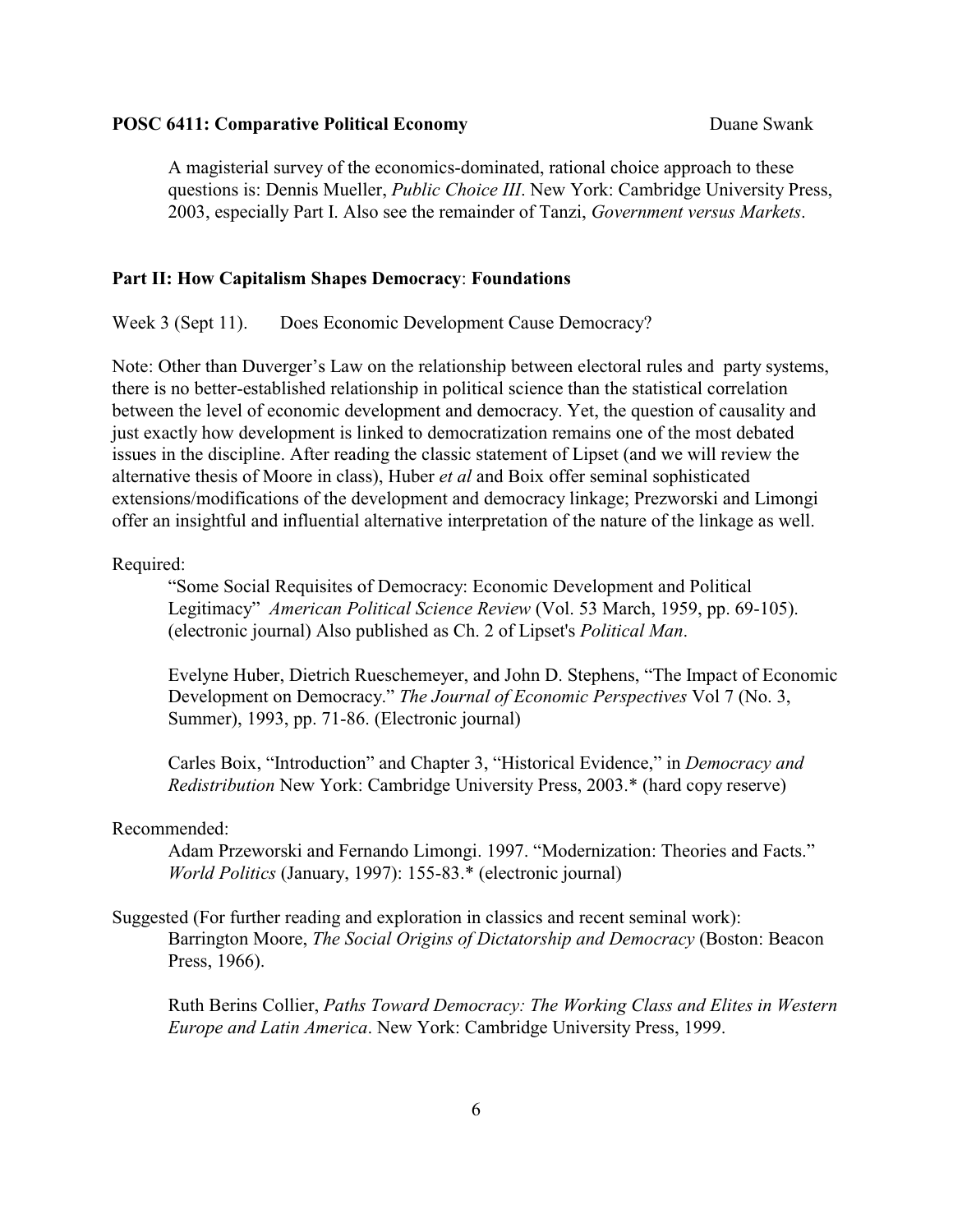Rueschemeyer, Stephens, and Stephens, *Capitalist Development and Democracy*. Chicago: University of Chicago Press, 2002.

Ross Burkhart and Michael Lewis-Beck. "Comparative Democracy: The Economic Development Thesis." *American Political Science Review* 88 (December, 1994): 903-10.

Adam Przeworski *et al Democracy and Development* (NY: Cambridge University Press, 2000).

Daron Acemoglu and James A. Robinson, *Economic Origins of Dictatorship and Democracy* (NY: Cambridge University Press, 2006).

Carles Boix (2011). "Democracy, Development, and the International System." *American Political Science Review* 105 (No. 4), 809-828.

John Freeman and Denis Quinn (2012). "The Economic Origins of Democracy Reconsidered." *American Political Science Review* 106 (No. 1, Feb.), 58-80.

Week 4 (Sept 18). Capitalist Economic Development, Politics, and the Democratic Welfare State

Note: A central feature of the state in modern capitalist democracies is the universal commitment of a large share of national resources to welfare protection. Indeed, the majority of national economic product taken and spent by the modern democratic capitalist state is directed toward social welfare provision - social insurance and social services to address the needs of populations at risk from withdrawal from the market (e.g., the aged, disabled, sick, involuntarily unemployed) and cash and social services that redistribute income and material supports toward poorer strata of the income distribution. A central question among social scientists for over a century has been whether or not the social welfare state is a function of the dictates of economic development or a product of politics (e.g., class power, the nature of democratic electoral competition or democratic institutions). Hicks provides a seminal treatment of the forces shaping development of the welfare state under democratic capitalism from the 1880s to 1980s. In the recommended reading, Iversen and Cusack offer a critical assessment of the "openness thesis" of post-WW II welfare state expansion and provide an alternative.

#### Required:

Alexander Hicks, Chs. 1-6. *Social Democracy and Welfare Capitalism.* Ithaca, NY: Cornell University Press, 1999.

#### Recommended:

Iversen, Torben and Thomas Cusack (2000). "The Causes of Welfare State Expansion." *World Politics* 52 (April): 313-349. (electronic journal)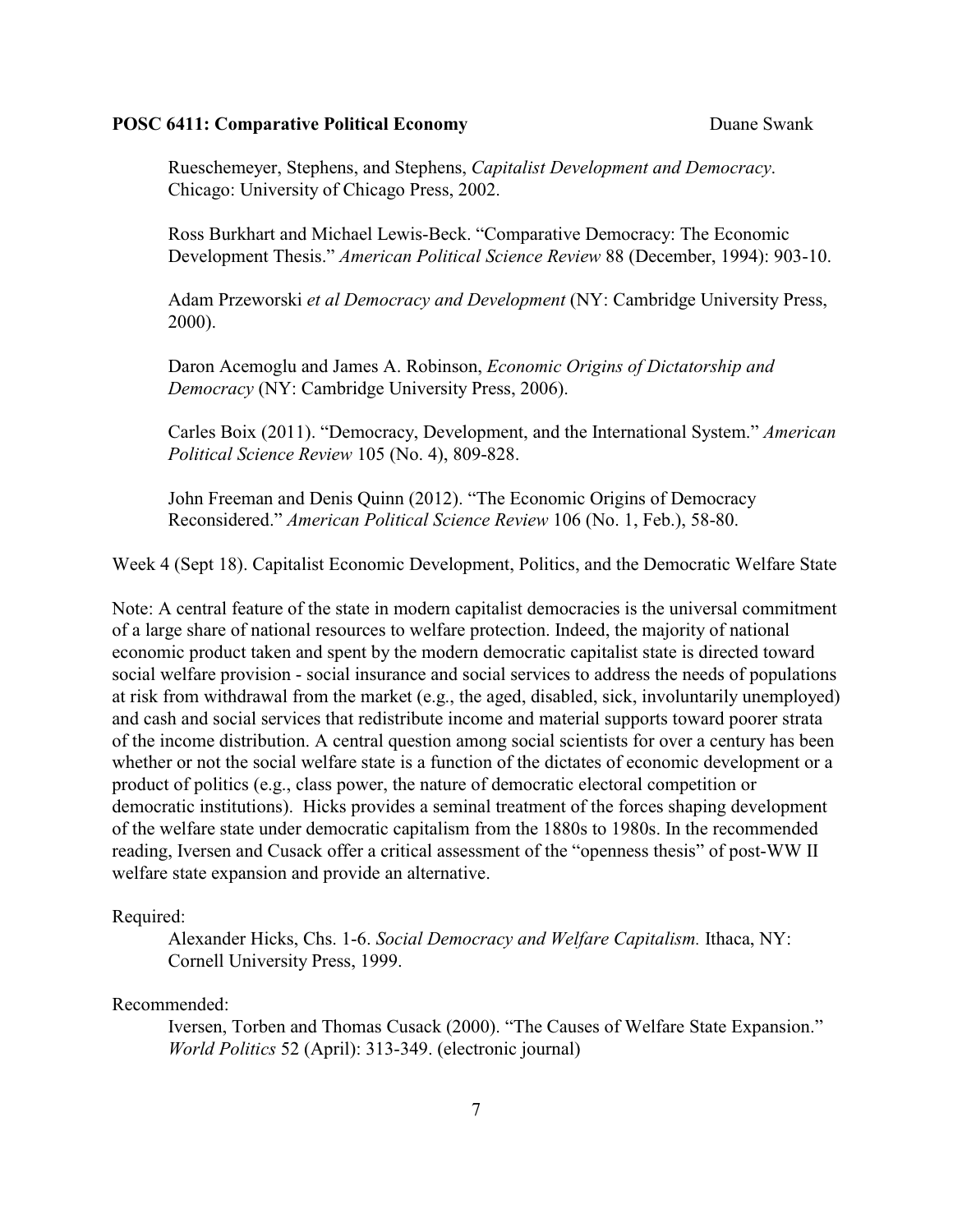Suggested (part of the tip of a large iceberg of literature on the development of the welfare state): Gøsta Esping-Andersen, *Three Worlds of Welfare Capitalism*. London: Polity, 1990.

Peter Baldwin, *The Politics of Social Solidarity: Class Basis of the European Welfare State*. New York: Cambridge U. Press, 1990.

Evelyne Huber and John Stephens. Chapters 1-5 in *Development and Crisis of the Welfare State: Parties and Policies in Global Markets*. Chicago: University of Chicago Press, 2001.

Torben Iversen. *Capitalism, Democracy, and Welfare*. New York: Cambridge University Press, 2005.

Haggard, S., and Kaufman, R. R., 2008. *Development, Democracy, and Welfare States: Latin America, East Asia, and Eastern Europe* (especially Part I). Princeton, NJ: Princeton University Press.

Week 5 (Sept. 25). The Structural Power of Capital: A Privileged Position for Business?

Note: One of the most central questions for political scientists has been whether the power of private business to control investment (and hence so many features of economic performance) gives them a "privileged position" or structural power over the state and other interests in democratic polities. Is there a limit to how far democratically elected governments can go in providing public goods, insuring citizens against risk, cleaning up the environment, and redistributing income? If so, how strong is that constraint on democratically determined policies? Perhaps the most widely cited statement of the view that democracy is structurally constrained by capitalism and owners of capital is Lindblom's Chapter 13 of the classic, *Political and Markets*. Swank offers a systematic assessment of whether governments that seek to tax capital and otherwise redistribute income and provide social protection are actually structurally constrained by the power of capital. Pontusson essentially outlines "the limits of social democratic reformism" – reforms that flow from democracy and impose costs on the owners of capital – in his 1993 paper (a condensed version of his 1992 book). In the recommended reading, Isabella Mares raises the prospect that employers may actually have variable interests and, under some conditions, might support government intervention in markets for social protection of citizens. This of course adds, at minimum, complexity to the privileged position/structural power thesis; at most, it raises serious questions about the assumption of generally similar interests of capitalists that undergirds the structural power thesis. (We will return to the crucial question of the power of capital below as we address the issue of globalization and national autonomy.)

Required:

Chapters 13 in Charles Lindblom, *Politics and Markets* (electronic copy on D2L)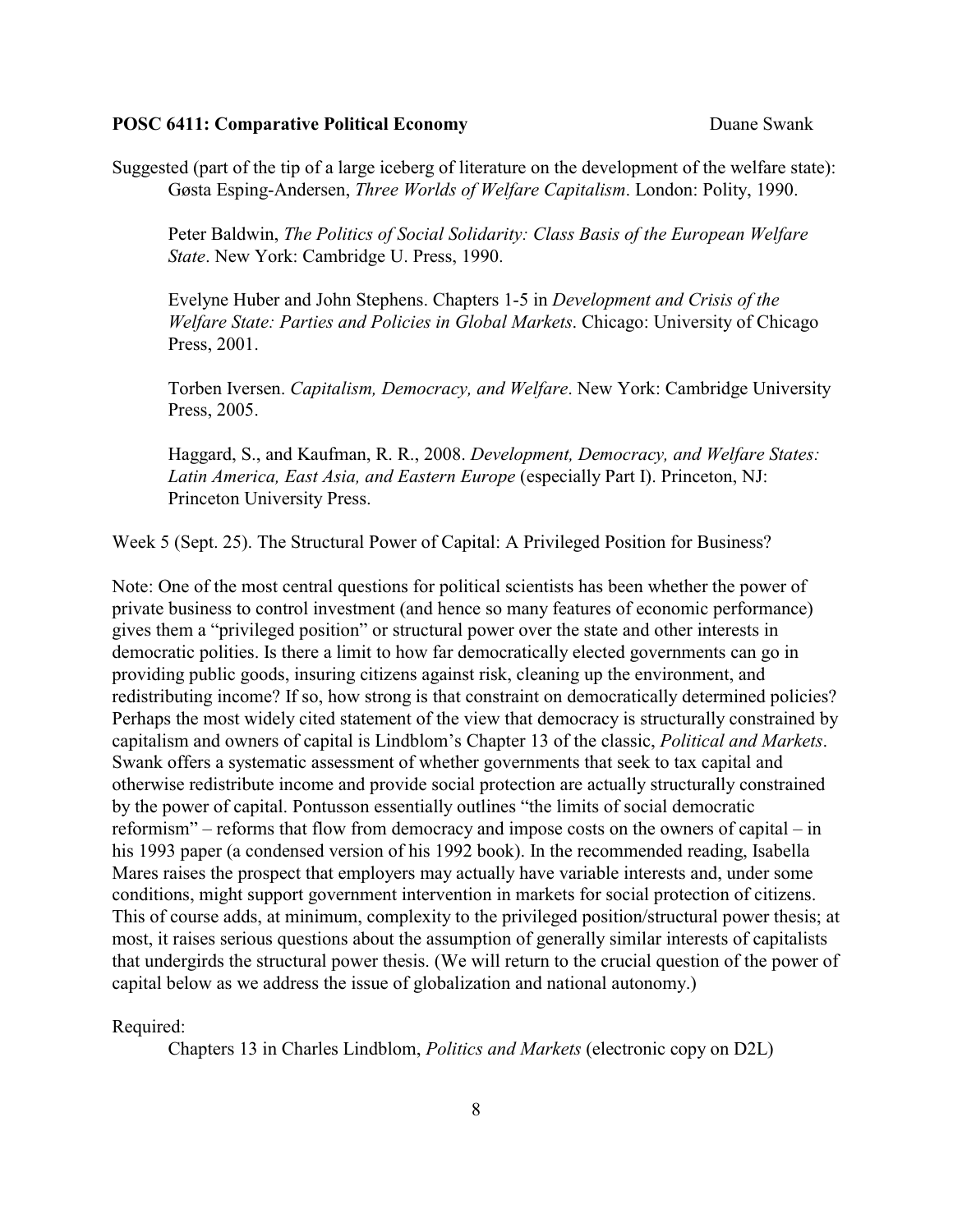Duane Swank (1992). "Politics and the Structural Dependence of the State." *American Political Science Review* 86 (March): 38-54. (Electronic journal)

Jonas Pontusson (1993). "The Comparative Politics of Labor-Initiated Reforms: Swedish Cases of Success and Failure." *Comparative Political Studies* 25 (No. 4 January), 548-78. (Electronic journal).

Recommended:

Isabela Mares, "The Sources of Business Interest in Social Insurance: Sectoral versus National Differences." *World Politics* 55 (January 2003), 299-58. (Electronic journal)

#### Suggested:

Adam Przeworski and Michael Wallerstein. "Structural Dependence of the State on Capital." *American Political Science Review* 82 (March, 1988): 11-30.

Dennis Quinn and Robert Shapiro. "Business Political Power: the Case of Taxation." *American Political Science Review* 85 (September, 1991): 856-871.

Jonas Pontusson, *The Limits of Social Democracy: Investment Politics in Sweden*. Ithaca, NY: Cornell University Press, 1992.

Graham Wilson, *Business and Politics: A Comparative Introduction* (3<sup>rd</sup> Ed.). New York: Chatham House, 2003.

Peter Swenson. *Capitalist Against Markets: The Making of Labor Markets and Welfare States in the United States and Sweden*. New York: Oxford University Press, 2002.

Karen Anderson and Steven Snow, "Forestalling the Business Veto: Investment Confidence and the Rise of Swedish Social Democracy, 1932-1936." *Social Science Quarterly* 84 (No. 1 March, 2003), 91-110.

Isabella Mares. *The Politics of Social Risk: Business and Welfare State Development*. (New York: Cambridge University Press, 2003).

Week 6 (Oct 2). Economic Performance and Political Behavior: Do Economics Determine Elections and Government Popularity?

Note: In the 1970s, a number of political scientists and economists argued that economics drives electoral outcomes and incumbent government popularity in contemporary democracies. Although the idea finds its origins among  $19<sup>th</sup>$  and  $20<sup>th</sup>$  century political economists, seminal work such as Edward Tufte's *The Political Control of the Economy* (Yale U. Press, 1978) set off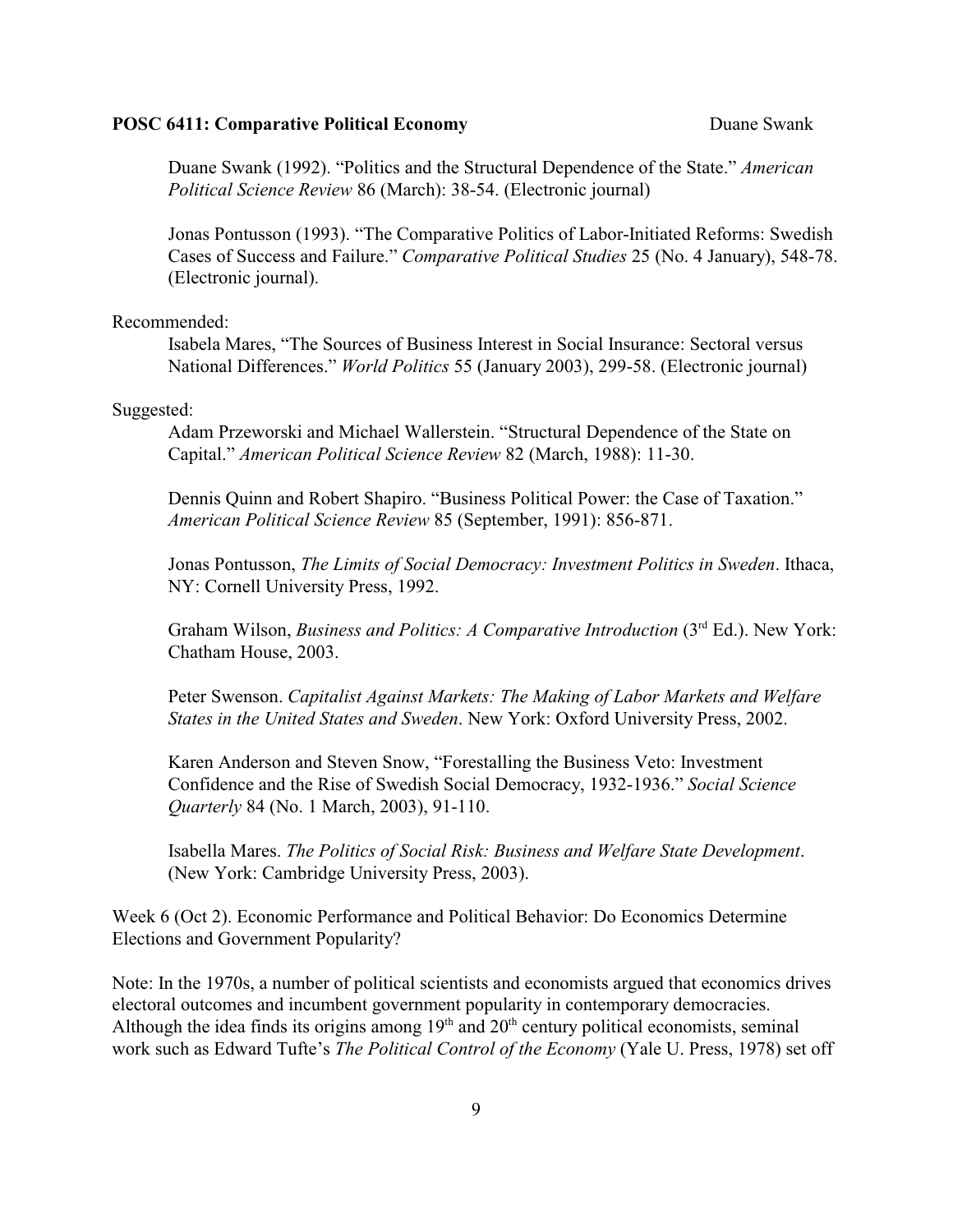a torrent of research that has not yet ended. Without question, one of the central questions for students of democratic, market-oriented systems is whether government support among citizens and electoral outcomes depend on economic conditions and, if so, which conditions, in what ways, and with what consequences for the quality of democracy and for long-term economic performance.

Required:

Ch. 6 in Keech, *Economic Politics*

Michael Lewis-Beck and Mary Stegmaier (2007). "Economic Models of Voting." In the *Oxford Handbook of Political Behavior* (New York: Oxford University Press). (Electronic resource available online via MARQCAT).

Timothy Hellwig and David Samuels (2008). "Electoral Accountability and the Variety of Democratic Regimes." *British Journal of Political Science* 38 (No. 1, Jan.), 65-90. (electronic journal)

Recommended:

Matthew Singer (2011). "Who Says 'It's the Economy?' Cross-national and Cross-Individual Variation in the Salience of Economic Performance." *Comparative Political Studies* 44 (No. 2), 284-312. (Electronic journal)

Suggested (some seminal work, recent studies, and reviews):

Edward Tufte's *The Political Control of the Economy*. New Haven: Yale U. Press, 1978.

Douglas Hibbs, *The American Political Economy*. Cambridge, MA: Harvard University Press, 1987.

Douglas Hibbs, *The Political Economy of Industrialized Democracies*. Cambridge, MA: Harvard University Press, 1987.

Michael Lewis-Beck. *Economics and Elections*. Ann Arbor: University of Michigan Press, 1990.

Michael Lewis-Beck and Mary Stegmaier (2000). "Economic Determinants of Electoral Outcomes." *Annual Review of Political Science* (Vol. 3): 183-219.

And, a useful, up-to-date synthesis: Douglas Hibbs, Ch. 31, "Voting and The Macroeconomy." in *The Oxford Handbook of Political Economy* (New York: Oxford University Press, 2006), pp. 565-586.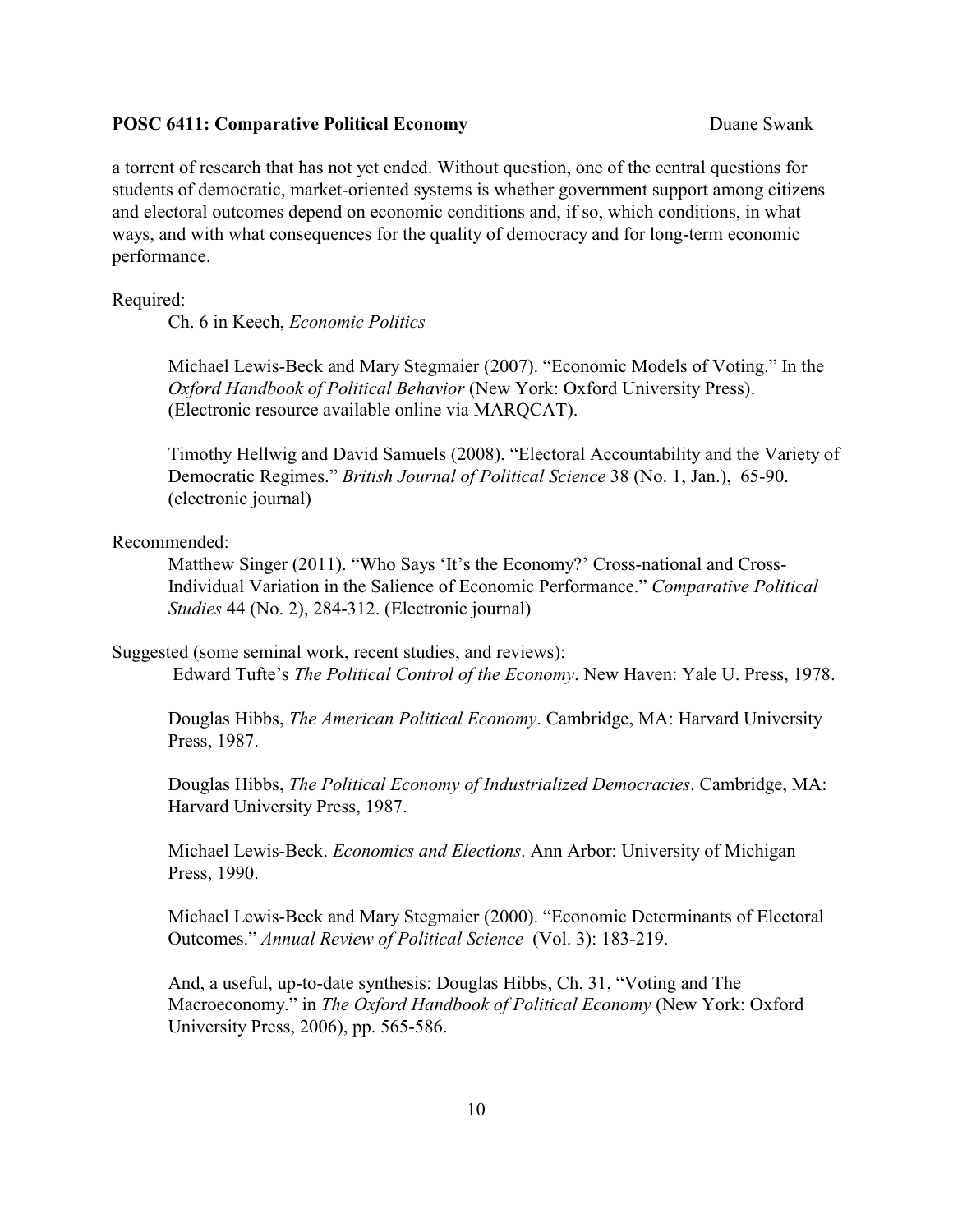Ray Duch and and Randall Stevenson (2008). *The Economic Vote: How Political and Economic Institutions Condition Election Results*. New York: Cambridge University Press.

Eric C.C. Chang, Mark Kayser, Drew Linzer, and Ron Rogowski. 2010. *Electoral Systems and the Balance of Consumer-Producer Power*. New York: Cambridge University Press.

Paolo Bellucci and Michael Lewis-Beck (2011). "A Stable Popularity Function? Cross-National Analysis. *European Journal of Political Research* 50, 190-211.

### **Part III: How Democracy Shapes Capitalism: Foundations**

Week 7 (Oct 9). Political Institutions and the Diverse Paths of Capitalist Development

Note: Social scientists and historians have long assumed that economic development causes political development and democratization generally, and the emergence of political cleavages and the associated organization of interests specifically. Yet, it may be the case that political institutions and politicians also fundamentally shape the evolution of capitalism, the character of cleavages, and the organization of interests. Today, scholars emphasize that there are varieties of capitalism, namely, coordinated and liberal market economies (and perhaps subsets of these). Pontusson provides an excellent overview of the varieties of capitalism approach to classifying political economies. Martin and Swank argue that emergent electoral and party systems and features of the state during the initial decades of industrialization shaped the way private business organized and, in turn, the type of  $20<sup>th</sup>$  century capitalism that emerged in particular nations. Cusack, Iversen, and Soskice challenge this view and argue that variations in  $19<sup>th</sup>$  century capitalism caused the emergence of particular electoral and party systems in democratizing countries. The suggested readings offer a sample of classic and recent seminal work that explores the co-evolution of democracy and capitalism and the "varieties of democratic capitalism" that it has produced.

#### Required:

Ch. 2 of Pontusson, *Inequality and Prosperity*

Chs. 1-3, and 5 (Ch. 4 and 6 optional) in Martin and Swank, *The Political Construction of Business Interests*.

### Recommended:

Thomas Cusack, Torben Iversen, and David Soskice (2007), "Economic Interests and the Origins of Electoral Institutions." *American Political Science Review* 101 (No. 3, August), 373-392.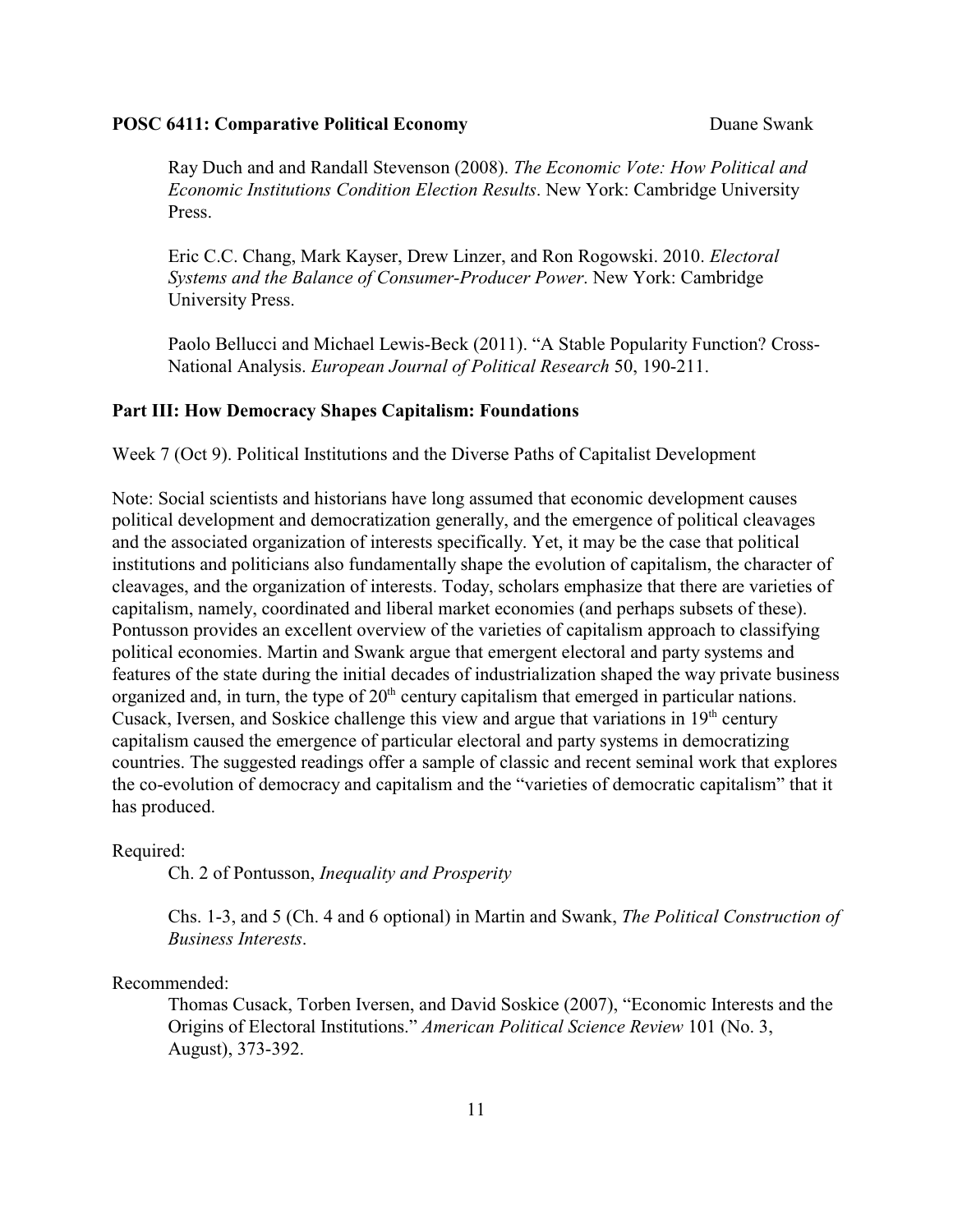Suggested:

(For the most influential statement of the approach: Peter Hall and David Soskice, *Varieties of Capitalism*. New York: Oxford University Press, 2001.)

Peter Katzenstein, *Small States in World Markets: Industrial Policy in Europe*. Ithaca, NY: Cornell Universitt Press, 1985.

Colin Crouch. *Industrial Relations and European State Traditions* (New York: Oxford University Press, 1993).

Wolfgang Streeck and K. Yamamura, The Origins of Non-Liberal Capitalism: Germany and Japan in Comparative Perspective. Ithaca, NY: Cornell University Press, 2001.

Kathleen Thelen, *How Institutions Evolve: The Evolution of Skills in Germany, Britain, the United States and Japan* (NY: Cambridge University Press, 2004).

Markus Kreuzer, Thomas Cusack, Torben Iversen, and David Soskice ; Carles Boix, "Forum" (on the Co-evolution of Capitalism and Representative Institutions) in the *American Political Science Review* (104, No. 2, May, 2010).

### Week 8 (Oct 16). **Paper Prospectus Due/Presentations**

Week 9 (Oct 23). The Impact of Democracy on the Economic Performance I: Does Democracy Subvert or Foster Economic Growth?

Note: One of the most controversial and relevant questions for the academe and for governments throughout the world is whether democracy actually hinders or fosters economic development. Grounding his theory in the basic logic of collective action problems, Mancur Olson articulated the widely debated and controversial view that (especially long-lived) democracy would retard economic growth. As we entered the "third wave of democratization" in the 1980s and beyond, many feared that at best democracy and the authoritarianism that it commonly replaced would differ little in their impacts on growth. What's the theory and evidence on this central question?

#### Required:

Mancur Olson. *The Rise and Decline of Nations*. Yale University Press, 1982.

# Recommended:

Matthew Baum and David Lake (2003). "The Political Economy of Growth and Democracy and Human Capital." *American Journal of Political Science* (Vol. 47).\* (electronic journal)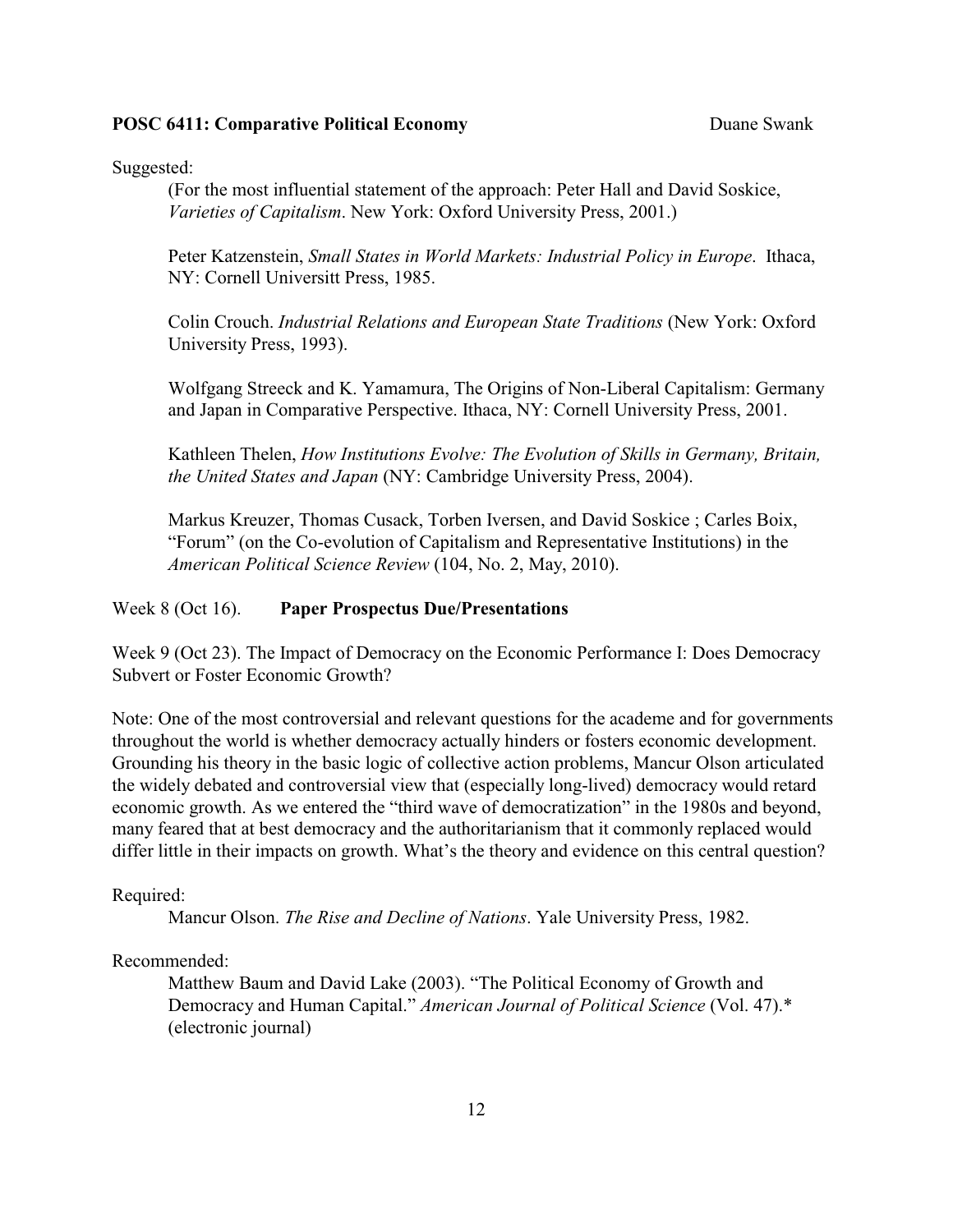Suggested (A sample of the voluminous work on democracy's growth effects and general determinants of development/growth, as well as a review essay on a related question):

Virginia Grey and David Lowery. "Interest Group Politics and Economic Growth in the U.S. States." *American Political Science Review* (Vol 82, 1988).

David LeBlang. "Political Democracy and Economic Growth: Pooled Cross-Sectional, Time-Series Evidence. *British Journal of Political Science* (Vol. 27, 1997).

Mancur Olson. *Power and Prosperity: Outgrowing Communist and Capitalist Dictatorships*. New York: Basic Books, 2000.

Robert Barro and Xavier Sala-i-Martin. *Economic Growth*. New York: McGraw-Hill, 1995.

Robert Baro. *Determinants of Economic Growth: A Cross-Country Empirical Study*. Cambridge: MIT Press, 1997.

(Especially) Ch. 3, "Political Regimes and Economic Growth, " in Adam Przeworski et al, *Democracy and Development*.

Dani Rodrik et al, "Institutional Rule: The Primacy of Institutions over Geography and Integration in Economic Development." *Journal of Economic Growth* no.2 June 2004.

(For a complementary and Nobel-winning perspective on collective action problems, see Elinor Ostrom, "Coping with the Tragedy of the Commons," *Annual Review of Political Science* (Vol. 2, 1999), 493-535.

Week 10 (Oct. 30). The Impact of Democracy on the Economic Performance II: Political Business Cycles and Other Consequences of Democratic Politics and Institutions.

Note: Are there electorally or partisan-induced cycles in policy and performance? Do democratic politics and institutions create other distortions (e.g., high budget deficits)? These are controversial and well-researched questions. Keech provides an excellent overview of the basic models of political economic cycles in Chs. 3 and 4 as well as related theories of potential economic problems under democracy. Franzese and Jusko offer a recent, critical assessment of these models. Boix offers another perspective: alternation in power of left- and right-leaning party governments may affect long-term economic policy and performance on the supply side. The suggested readings include seminal works, reviews and a recent state-of-the-art analysis of electoral business cycles (Canes-Wrone and Park, 2012).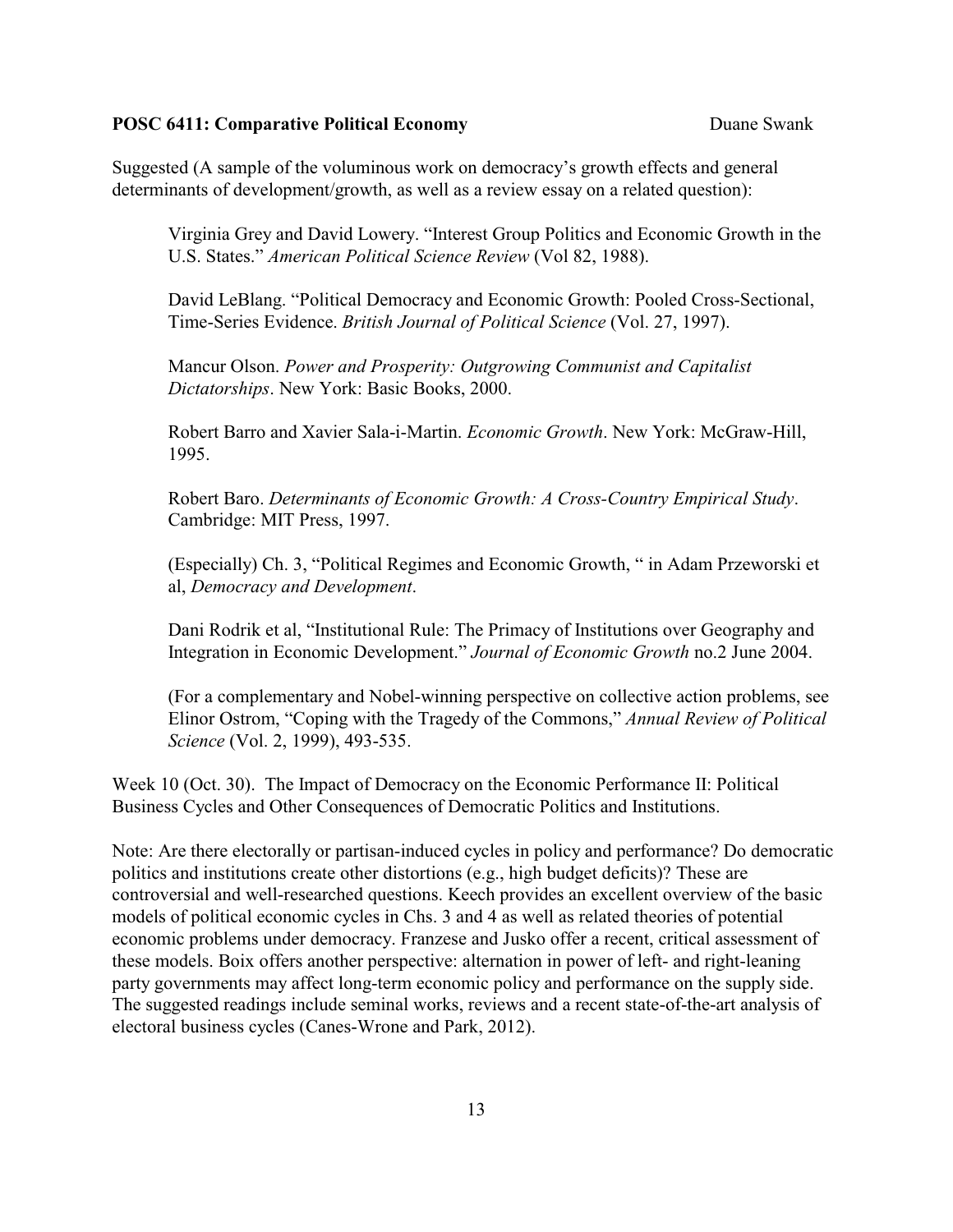Required:

Keech, *Economic Politics* (Chs. 1-4; 7 & 8)

Robert Franzese and and Karen Long Jusko, Ch. 30, "Political-Economic Cycles," In *The Oxford Handbook of Political Economy* (New York: Oxford University Press, 2006), pp. 545-565 (electronic resource).

Recommended:

Carles Boix (1997). "Political Parties and the Supply-Side of the Economy..." *American Journal of Political Science* 41 (July): 814-845.\* (electronic journal)

Suggested (See the chapters on the effect of parties and elections on policies and outcomes in the seminal work of Tufte and Hibbs; Franzese surveys the voluminous literature since the 1970s.)

Edward Tufte. *The Political Control of the Economy*. New Haven, CT; Yale University Press, 1978.

Douglas Hibbs, *The American Political Economy*. Cambridge, MA: Harvard University Press, 1987.

Douglas Hibbs, *The Political Economy of Industrialized Democracies*. Cambridge, MA: Harvard University Press, 1987.

Alberto Alesina and Gerald Cohen, Political Cycles and the Macro-Economy. Cambridge, MA: MIT Press, 1997.

Carles Boix (2000). "Partisan Governments, the International Economy and Macroeconomic Policies in OECD Countries." *World Politics* 53 (October): 38-73.\* (electronic journal)

Robert Franzese. "Electoral and Partisan Cycles in Economic Policies and Outcomes." *Annual Review of Political Science* (Vol. 5, 2002). (electronic journal).

Brandice Canes-Wrone and Jee-Kwang Park, "Electoral Business Cycles in OECD Countries." *American Political Science Review* 106 (No. 1 Feb., 2012), 103-122.

### **Part IV**: **Contemporary Interactions between Capitalism and Democracy**

Week 11 (Nov 6). Ideas and Postindustrial Change: The Rise of Neoliberalism (and the Return of Keynes?)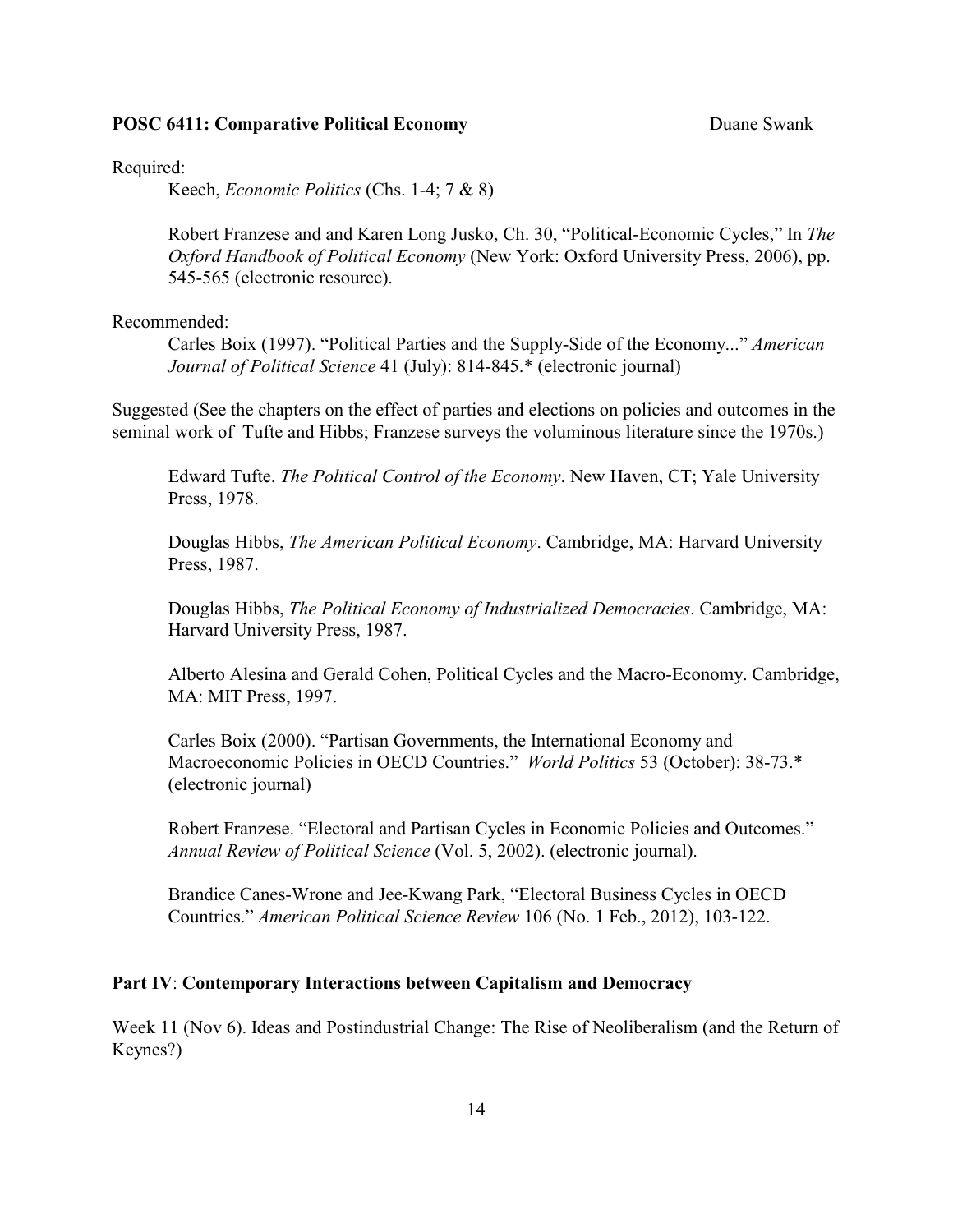Note: To most scholars studying the transformation of economic policy and politics from the late 1970s, it is apparent that changes in ideas – especially the rise of ideas associated with the "neoliberal school" of macroeconomic theory – are a big part of the story. We will look at the content and the politics of ideas in this section via Keech and Cassidy as well as the highly influential work of Mark Blyth. The suggested reading list offers access to some of the best work and to some good reviews of the "ideational approach to political economy."

Required:

Review Ch. 2 of Keech,

Chs. 6-8, 15-16 of Cassidy, *Why Markets Fail*

Mark Byth, "The Transformation of the Swedish Model: Economic Ideas, Distributional Conflict and Institutional Change" *World Politics* 54 (No. 1, October 2001), 1-26. (Electronic journal)

Recommended:

Vivian Schmidt (2002), "Does Discourse Matter in the Politics of Welfare State Adjustment," *Comparative Political Studies* 35 (2): 168-93. (electronic journal)

Suggested (theory, applications, and reviews of the ideational approach):

Peter Hall, *The Political Power of Economic Ideas: Keynesianism Across Nations*. Princeton, NJ: Princeton University Press, 1989.

Peter Hall, "Policy Paradigms, Social Learning and the State" The Case of Economic Policymaking in Britain." *Comparative Politics* (Vol. 25, 1993).

Mark Blyth, "Any More Bright Ideas? The Ideational Turn of Comparative Political Economy." Comparative Politics 29 (No. 1, January 1997), 229-250.

Kathleen McNamara, *The Currency of Ideas: Monetary Politics and the European Union*. Ithaca: Cornell University Press, 1998.

Sheri Berman. *The Social Democratic Moment: Ideas and Politics in the Making of Interwar Europe*. Cambridge: Harvard University Press, 1998.

Mark Blyth, *Great Transformations: Economic Ideas and Institutional Change in the 20th Century*. New York; Cambridge University Press, 2002.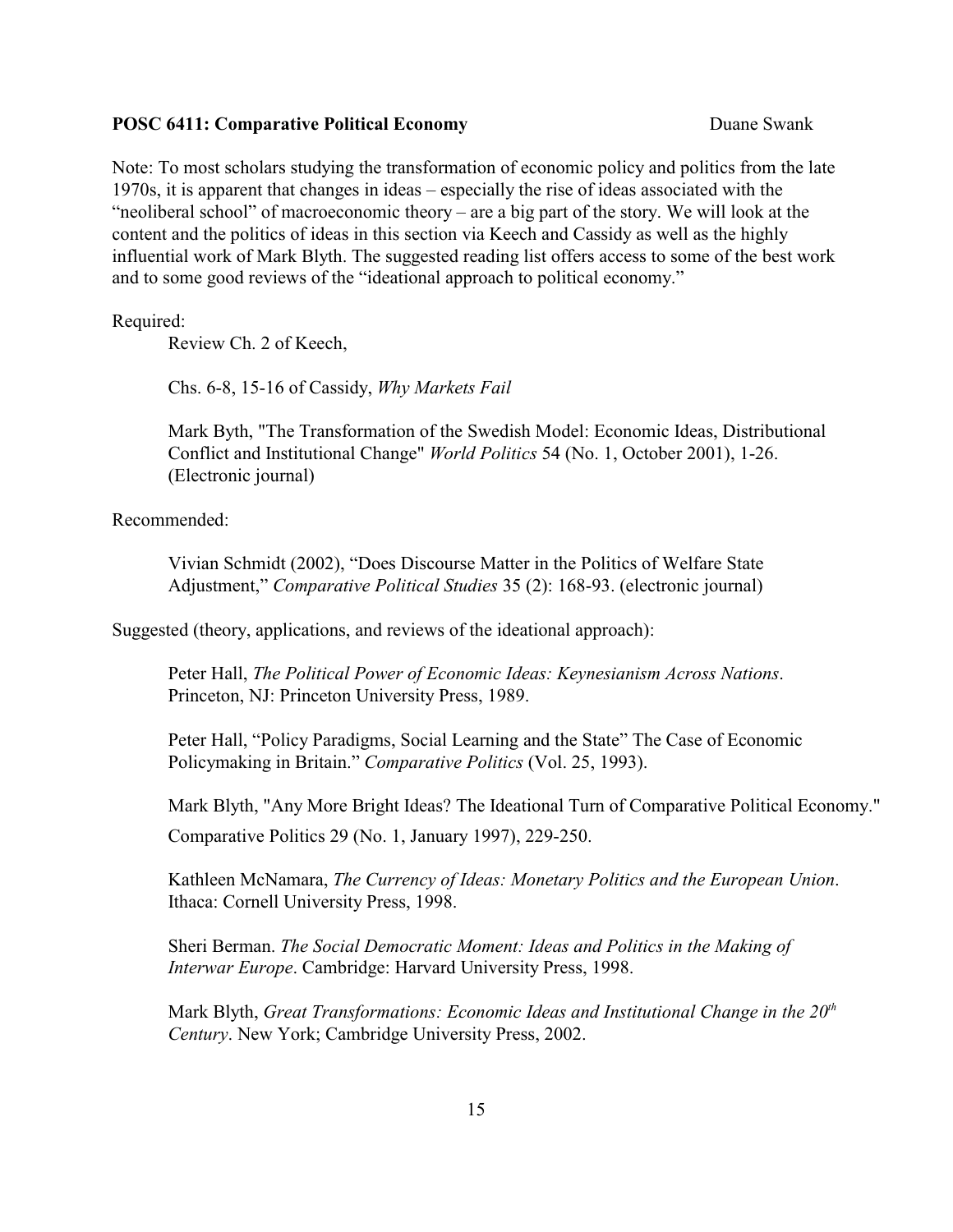Beth Simmons, Frank Dobbin, and Geoffrey Garrett, "Introduction: The International Diffusion of Noliberalism," in *International Organization: Special Issue on the International Diffusion of Neoliberalism* Volume 60 (Fall 2006).\*

Torben Iversen and David Soskice. 2006. "New Macroeconomics and Political Science. *Annual Review of Political Science* 9, 425-53.

Daniel Béland (2009). "Ideas, Institutions, and Policy Change," *Journal of European Public Policy* 15 (5): 701-718.

Week 12 (Nov 13). Global Markets and Domestic Autonomy: The Structural Power Thesis Revisited.

Note: If mainstream social scientists had not fully embraced the notion of the privileged position or structural power of capital before the dramatic liberalization of capital flows (and further liberalization of trade) after the early 1970s, they certainly did in large numbers after this time. Indeed, the mainstream view after the onset of internationalization (positively spun by neoconservatives as a check on big government, regarded as a serious threat to democracy by those on the left) was that trade competitiveness and capital mobility would pressure governments of all ideological stripes to pursue market-conforming policies (that is, retrench welfare states, reverse regulatory expansion, privatize public sector corporations and functions, practice prudent fiscal and monetary policies). Has globalization diminished national autonomy – even democracy – in the sense that the range of government policy choice has been significantly narrowed? Layna Mosley offers an influential (and highly relevant) account of how international bond markets (a core part of short-term international capital flows) constrain governments in developed and developing political economies. Economic historians Huberman and Lewchuck assess how economic openness during the first wave of globalization (late  $19<sup>th</sup>$  to early  $20<sup>th</sup>$ centuries) affected governments in industrializing and democratizing nations. The suggested readings provide a sample of a large literature.

### Required:

Chs. 1-4, pp. 157-176 of Ch. 5 (remainder of book optional) in Mosley. *Global Capital and National Governments.* 

#### Recommended:

Huberman, M., and Lewchuck, W. (2003). European economic integration and the Labour Compact. *European Review of Economic History*, 7: 3-41. (electronic journal)

#### Suggested:

Dani Rodrik, *Has Globalization Gone Too Far?* Washington, DC: Institute for International Economics, 1997.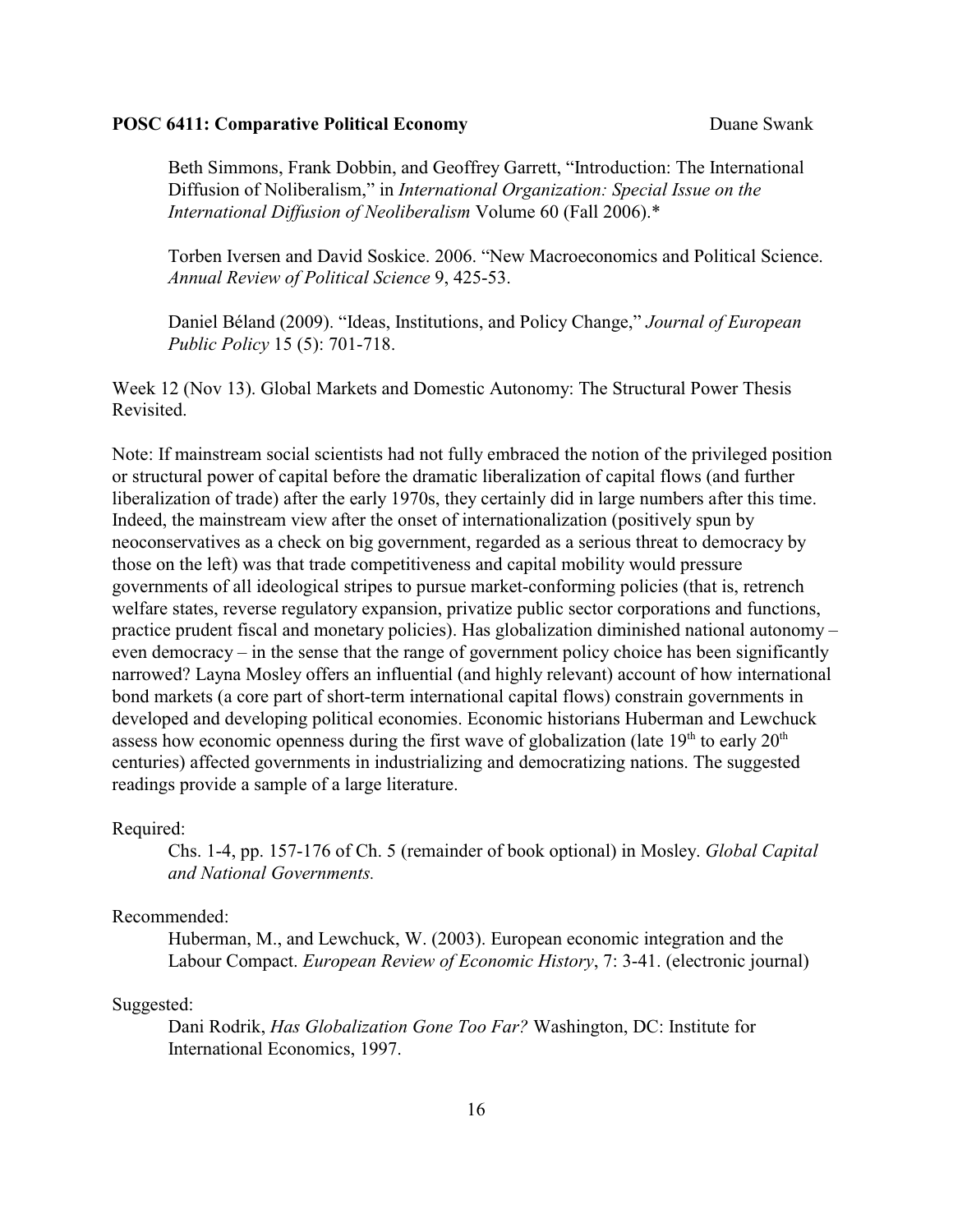Geoffrey Garrett. "Global Markets and National Policies: Collision Course or Virtuous Circle." *International Organization* (No. 4, 1998).

Geoffrey Garrett. *Partisan Politics in the Global Economy*. New York: Cambridge University Press, 1998.

Evelyne Huber and John Stephens (1998). "Internationalization and the Social Democratic Model." *Comparative Political Studies* (June).\* (electronic journal)

Fritz Scharpf and Vivien Schmidt, eds. Welfare and Work in the Open Economy, Parts I and II. New York: Oxford University Press, 2001.

Duane Swank, *Global Capital, Political Institutions, and Policy Change in Developed Welfare States*. New York: Cambridge University Press, 2002.

Walter Korpi and Joakim Palme. "New Politics and Class Politics in the Context of Austerty and Globalization: Welfare State Regress in 18 Countries, 1975-1995." American Political Science Review (Vol. 97, 2003).

Haggard, S., and Kaufman, R. R., 2008. *Development, Democracy, and Welfare States: Latin America, East Asia, and Eastern Europe* (especially Part II). Princeton, NJ: Princeton University Press.

Rudra, N., 2008. *Globalization and the Race to the Bottom in Developing Countries: Who Really Gets Hurt?* New York: Cambridge University Press.

Jude Hays. 2009. *Globalization and the New Politics of Embedded Liberalism*. New York: Oxford University Press.

Week 13 (Nov 20): Adapting to Postindustrial Pressures I: Performance in Social Market and Liberal Market Economies

Note: In this and the subsequent section, we will assess how and why coordinated and liberal market economies have performed differently in the face of postindustrialization, or pressures from sociocultural and demographic changes, deindustrialization, and internationalization. This week we will critically reflect on Pontusson's assessment of social market and liberal market economies' performance as well as Hicks and Kenworthy's influential (and controversial) account of why social/coordinated market economies may actually produce both good growth and much better egalitarian outcomes than liberal market economies. Next week we will consider Martin and Swank's explanation of the adaptive power of macrocorporatist institutions and the role of organized business in the process - as well as a critical appraisal of social democratic  $\setminus$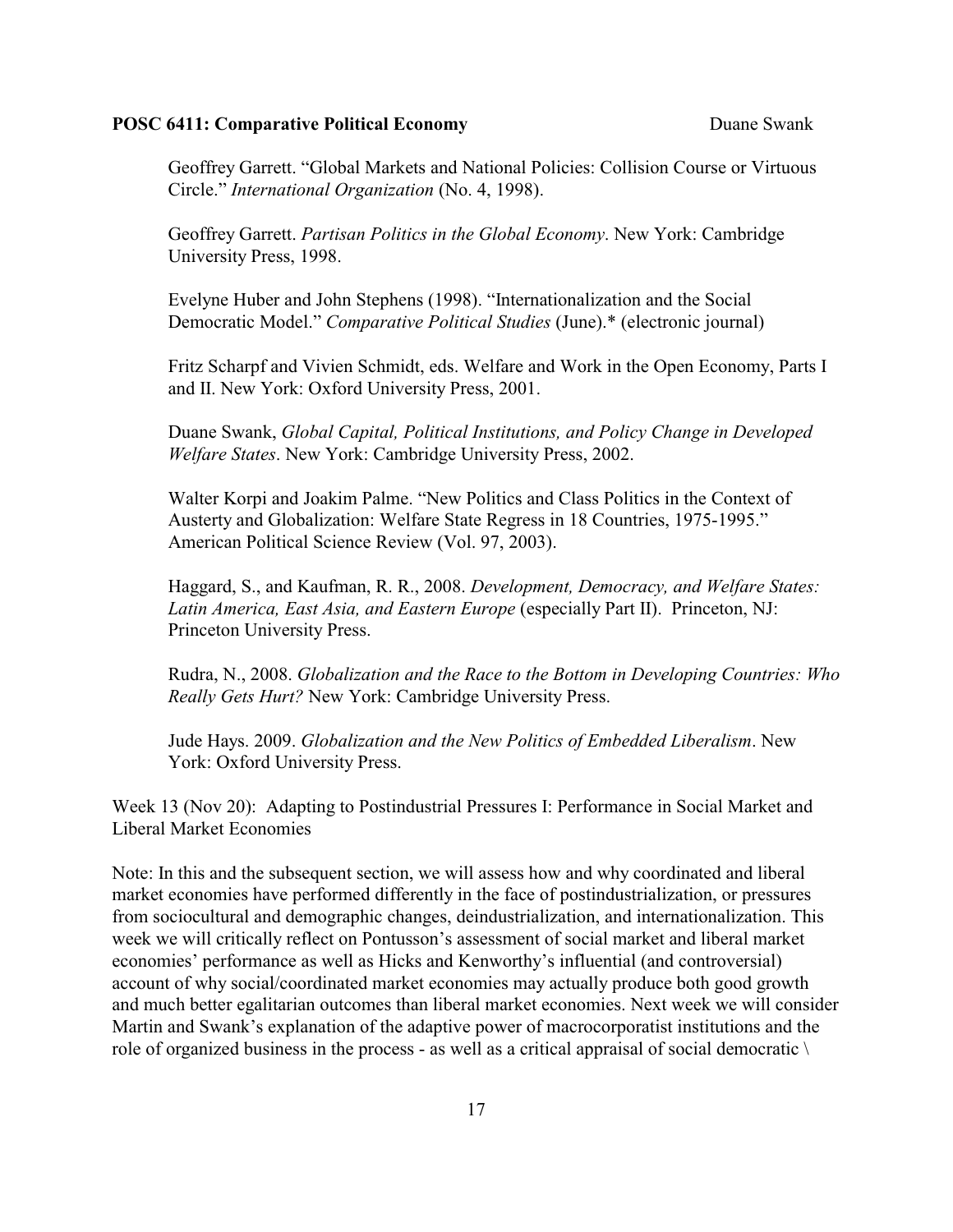corporatism provided by Rueda. Suggested readings for both sections are at the end of the second section.

Required:

Chs. 3-5, 7-8 in Pontusson, *Inequality and Prosperity*

#### Recommended:

Alex Hicks and Lane Kenworthy, "Cooperation and Political Economic Performance in Affluent Democratic Capitalism." *American Journal of Sociology* 103 (6), 1998: 1631- 72.

Week 14 (Nov. 27). Adapting to Postindustrial Pressures II: The Role of Employers and Corporatist Institutions

#### Required:

Chs. 7-10, 12 (Ch. 11 optional) in Martin and Swank, *The Political Construction of Business Interests.*

### Recommended:

Rueda, David. 2006. "Social Democracy and Active Labour-Market Policies: Insiders, Outsiders and the Politics of Employment Promotion." *British Journal of Political Science* 36: 385-406.\* (electronic journal)

#### Suggested:

Gøsta Esping-Andersen. *Social Foundations of Postindustrial Economies*. New York: Oxford University Press, 1999.

Torben Iversen and Anne Wren. "Equality, Unemployment, and Budgetary Restraint: The Trilemma of the Service Economy." *World Politics* 50 (4), 1998: 507-46.

Alex Hicks and Lane Kenworthy. "Varieties of Welfare Capitalism" *Socio-Economic Review* (Vol 1, 2003).

David Rueda, *Social Democracy Inside Out*. New York: Cambridge University Press, 2006.

Korpi, Walter. 2006. "Power Resources and Employer-Centered Approaches in Explanations of Welfare States and Varieties of Capitalism." *World Politics* 58 (January): 167-206.